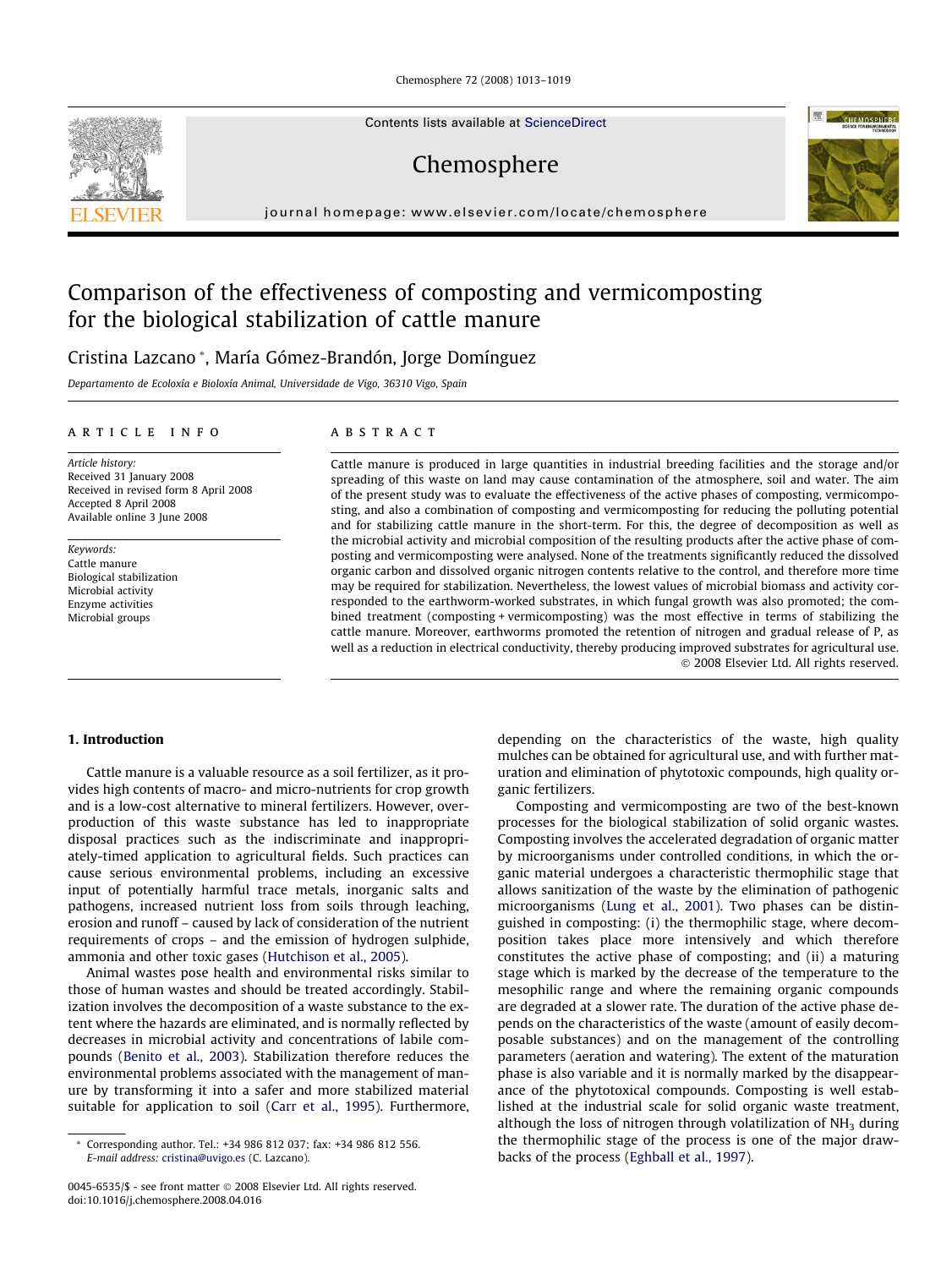<span id="page-1-0"></span>Vermicomposting involves the bio-oxidation and stabilization of organic material by the joint action of earthworms and microorganisms. Although it is the microorganisms that biochemically degrade the organic matter, earthworms are the crucial drivers of the process, as they aerate, condition and fragment the substrate, thereby drastically altering the microbial activity. Earthworms act as mechanical blenders and by comminuting the organic matter they modify its physical and chemical status by gradually reducing the ratio of C:N and increasing the surface area exposed to microorganisms – thus making it much more favourable for microbial activity and further decomposition [\(Domínguez et al.,](#page-6-0) [1997\)](#page-6-0). Therefore two phases can also be distinguished here, (i) an active phase where the earthworms process the waste modifying its physical state and microbial composition [\(Lores et al., 2006\)](#page-6-0), and (ii) a maturation-like phase marked by the displacement of the earthworms towards fresher layers of undigested waste, where the microbes take over in the decomposition of the waste. Like in composting, the duration of the active phase is not fixed, and it will depend on the species and density of earthworms, the main drivers of the process, and their ability to ingest the waste (ingestion rate). Vermicomposting is not fully adapted to the industrial scale ([Domínguez et al., 1997\)](#page-6-0) and since the temperature is always in the mesophilic range, pathogen removal is not ensured, although some studies have provided evidence of suppression of pathogens ([Monroy et al., 2008\)](#page-6-0). In some cases, organic residues require pretreatment before being vermicomposted as they may contain substances that are toxic for earthworms, such as acidic compounds ([Nair et al., 2006\)](#page-6-0).

The combination of composting and vermicomposting has recently been considered as a way of achieving stabilized substrates ([Tognetti et al., 2007\)](#page-6-0). Composting enables sanitization of the waste and elimination of toxic compounds, and the subsequent vermicomposting reduces particle size and increases nutrient availability; in addition, inoculation of the material resulting from the thermophilic phase of composting with earthworms reduces the expense and duration of the treatment process ([Ndegwa and](#page-6-0) [Thompson, 2001\)](#page-6-0).

Although several studies have addressed the optimization of either composting, vermicomposting or composting with subsequent vermicomposting [\(Domínguez et al., 1997; Frederickson](#page-6-0) [et al., 1997; Ndegwa and Thompson, 2001; Tognetti et al., 2005;](#page-6-0) [Tognetti et al., 2007\)](#page-6-0), there are no studies concerning the efficiency of these three processes together to stabilize a specific organic waste.

To obtain high quality organic fertilizers, it is necessary to understand the changes that the material undergoes during the biological stabilization process. The stability of the final products is essential for its successful application to crops. Thermophilic stage in composting largely conditions microbial communities ([Klamer and Bååth, 1998](#page-6-0)), and so do the earthworms by ingesting the waste ([Lores et al., 2006](#page-6-0)). Since microorganisms are responsible for chemical degradation in the last term, the changes occurred on microbial communities in each process might also condition the further decomposition of the waste, as well as the establishment and survival of beneficial (plant growth promoting bacteria) or deleterious (fecal coliforms) microorganisms for land application. In the present study we evaluated the effectiveness of the active phases of composting, vermicomposting, and a combination of composting and vermicomposting, for the short-term stabilization of cattle manure, by analysing the physicochemical, biochemical and microbiological characteristics of the final products.

# 2. Material and methods

## 2.1. Source materials and biostabilization processes

Cattle manure, consisting of a mixture of faeces, urine and straw was obtained from the agricultural cattle complex ''Energía Viva, S.A.'' in León, Spain; the main physicochemical and microbiological characteristics of the manure are summarized in Table 1.

Composting was carried out in five trenches of 42 m long, 4.5 m wide and 1.8 m deep, each of which contained approximately 300  $\mathrm{m}^3$  of material. Throughout the process, the trenches were aerated from the bottom with forced air (through a blower) in order to induce movement of air into the material and deliver oxygen to microorganisms. The functioning of the air blower varied depending on the temperature: (a) continuous aeration when the temperature of the composting mass exceeded 60 °C; (b) intermittent aeration according to a preset cycle of 5 min aeration and 5 min pause when the temperature was between 55 and 60 °C; and  $(c)$ intermittent aeration according to a preset cycle of 5 min aeration followed by a pause of 10 min when the temperature was below 55  $\degree$ C. In addition to the forced ventilation, the compost was turned daily in order to homogenize the mass, and to avoid compaction of the substrate and subsequent low porosity and poor air distribution. The composting material was watered and the moisture content was monitored daily and maintained within 55–65%. At the end of the active phase (15d), ten sub-samples were randomly collected within each trench and composited into single samples, each of 10 l [\(Gómez-Brandón et al., 2008](#page-6-0)).

Vermicomposting was carried out in a  $1 \text{ m}^3$  vermireactor containing a stable and very active population of the earthworm Eisenia andrei. The reactor was fed with different animal manures and mixed agricultural wastes, and supported a population density of 250 g of earthworms  $kg^{-1}$  in the top layers. The upper surface of the vermireactor was divided into four independent compartments

#### Table 1

Mean values ± standard error of the physicochemical and biochemical properties in the initial raw cattle manure and the substrates produced by the different treatments: incubation under field conditions for 15d (control); active phase of composting (composting); vermicomposting, and composting with subsequent vermicomposting (Composting + vermicomposting)

|                                       | Raw cattle manure | Control                      | Composting                   | Vermicomposting           | Composting + vermicomposting |
|---------------------------------------|-------------------|------------------------------|------------------------------|---------------------------|------------------------------|
| pH                                    | $7.70 - 8.94$     | $8.89 - 8.78$ <sup>a</sup>   | $8.86 - 8.07a$               | $7.73 - 7.51^b$           | $7.85 - 7.14b$               |
| EC (dS $m^{-1}$ )                     | $1.25 \pm 0.08$   | $1.32 \pm 0.08^a$            | $2.13 \pm 10^{6}$            | $0.78 \pm 0.02^{\circ}$   | $0.72 \pm 0.04^c$            |
| C to N ratio                          | $17.0 \pm 0.74$   | $15.7 \pm 1.09^{\rm a}$      | $17.5 \pm 0.33$ <sup>a</sup> | $11.1 \pm 0.24^b$         | $11.3 \pm 0.16^{\rm b}$      |
| Total C (g $kg^{-1}$ dw)              | $399.2 \pm 2.8$   | $395.7 \pm 3.2^a$            | $384.9 \pm 2.7^a$            | $314.0 \pm 5.4^{\rm b}$   | $309.0 \pm 8.6^{\rm b}$      |
| Total N (g $kg^{-1}$ dw)              | $23.6 \pm 0.9$    | $25.6 \pm 1.7$ <sup>ab</sup> | $22.0 \pm 0.3^a$             | $28.3 \pm 0.2^{\rm b}$    | $27.4 \pm 0.8^{\rm b}$       |
| DON ( $mg\ kg^{-1}$ dw)               | $2190 \pm 380$    | $2260 \pm 244$ <sup>a</sup>  | $2571 \pm 896^a$             | $3726 \pm 153^a$          | $2165 \pm 198^a$             |
| $NH4+ - N$ (mg kg <sup>-1</sup> dw)   | $610 \pm 92$      | $534 \pm 128^a$              | $1235 \pm 291^{\rm b}$       | $276 \pm 24$ <sup>a</sup> | $191 \pm 30^a$               |
| $NO_3^- - N$ (mg kg <sup>-1</sup> dw) | $19 \pm 15$       | $0 \pm 0^a$                  | $721 \pm 184^b$              | $917 \pm 113^b$           | $829 \pm 110^6$              |
| DOC (mg $kg^{-1}$ dw)                 | $4406 \pm 704$    | $6819 \pm 772$ <sup>a</sup>  | $9338 \pm 2103^a$            | $5249 \pm 302^a$          | $4825 \pm 387$ <sup>a</sup>  |
| Available P (mg $kg^{-1}$ dw)         | $211 \pm 6$       | $175 \pm 7^{\rm a}$          | $342 \pm 22^b$               | $111 \pm 3^c$             | $109 \pm 6^{\circ}$          |
|                                       |                   |                              |                              |                           |                              |

Results of the Tukey HSD test for the different treatments are shown; the data corresponding to the raw manure were not included in the statistical comparisons. dw: Dry weight.

a,b,c Means with the same letter were not statistically different (Tukey HSD test,  $\alpha$  = 0.05).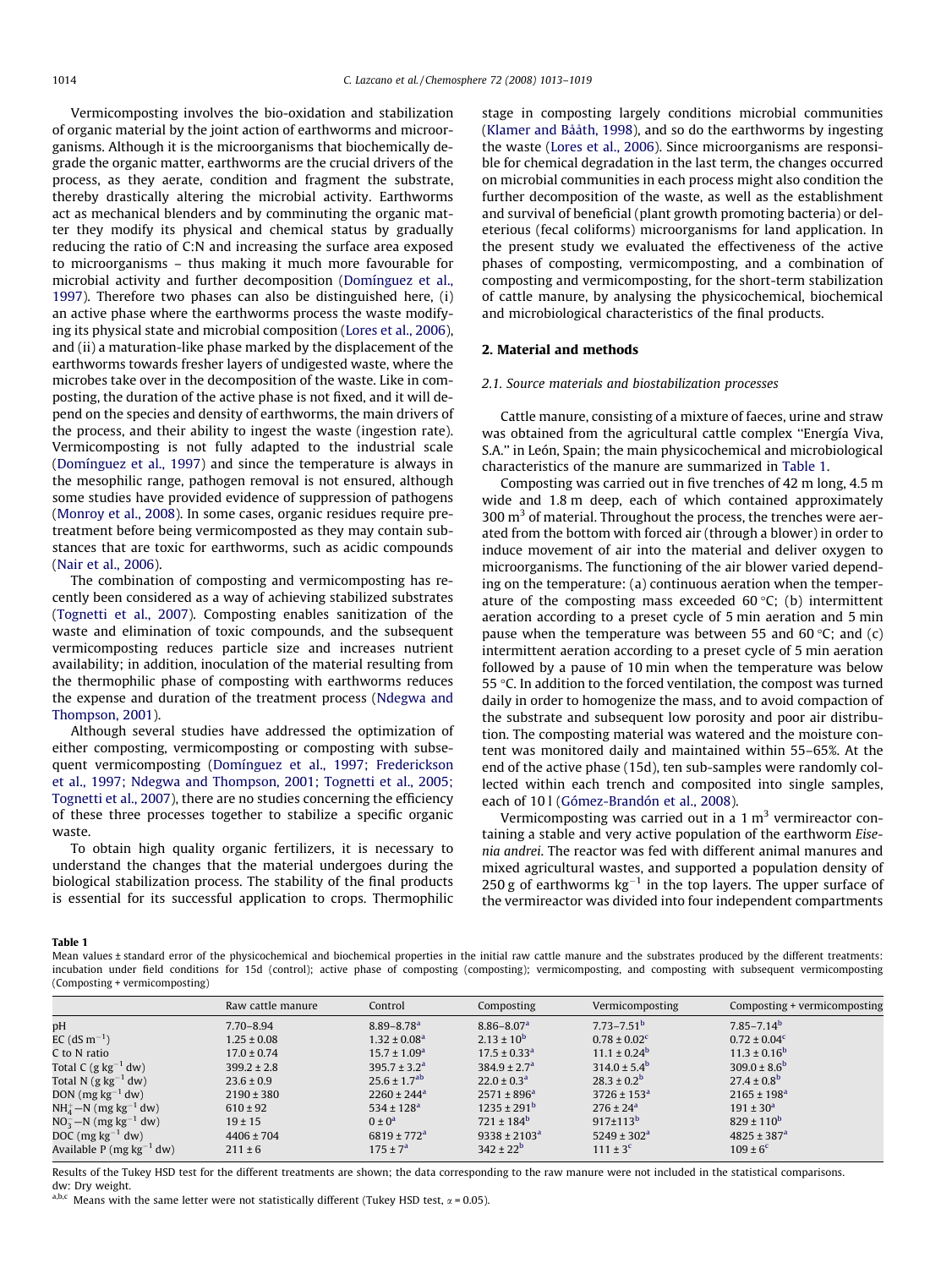and 15 kg of cattle manure were placed in three successive layers (5 kg each) added to each compartment as the waste was processed by the earthworms. The moisture content of the cattle manure in the vermireactor was maintained at 75–80% and the samples were collected from the last layer (40d of earthworm processing) of the reactor once the manure was processed by the earthworms.

Composting plus subsequent vermicomposting was carried out by first composting the manure for 15d, as described above, and then vermicomposting in the 1  $m<sup>3</sup>$  vermireactor for 40d with the earthworm E. andrei, as described for the vermicomposting treatment. Samples were collected from the vermireactor 40d after the addition of the third layer of composted manure.

As controls (no treatment), five manure heaps (15 kg each) were maintained under field conditions and moistened twice a week for 15d. All samples were placed in sealed plastic containers and stored at  $5^{\circ}$ C until analysis.

The aim of this study was to compare stabilization treatments and the duration of the treatments differed as it depended on the time necessary for the completion of the active phase in each process: 15d for the active or thermophilic phase of composting, 40d for processing of the manure by the earthworms and 55d for the combined treatment. The duration of these processes could not be modified without altering the processes themselves.

#### 2.2. Chemical analyses

The moisture and organic matter contents of the samples were determined after drying at 105 °C for 24 h and ashing at 550 °C for 4 h, respectively. The pH and electrical conductivity were determined in water extracts (1:20, w/v). Total C and N were measured in oven-dried  $(60 °C)$  and ball-milled sub-samples, with a Carlo Erba NA 1500 C/N analyzer. Inorganic nitrogen (NH $_4^+$  and NO<sub>3</sub>) was determined in 0.5 M K<sub>2</sub>SO<sub>4</sub> extracts (1:10 w/v) by the modified indophenol blue technique [\(Sims et al., 1995\)](#page-6-0), with a microplate reader (Bio-Rad Model 550). Total extractable N was determined after oxidation with  $K_2S_2O_8$  as described by [Cabrera and Beare](#page-6-0) [\(1993\)](#page-6-0) and the dissolved organic nitrogen (DON) content was calculated as (total extractable N)–( $NH_4^+$ –N +NO<sub>3</sub>–N). Dissolved organic carbon (DOC) in the cattle manure and the final products were determined colorimetrically at 590 nm after moist digestion  $(K_2Cr_2O_7$  and  $H_2SO_4$ ) of aliquots of 0.5 M  $K_2SO_4$  extracts (1:10 w/ v) of the samples.

Available P was analyzed in ammonium bicarbonate–diethylene triaminepentaacetic acid extracts of oven-dried and ballmilled samples  $(1:6, w/v)$  by induced coupled plasma optical emission spectrometry ([Soltanpour and Schwab, 1977](#page-6-0)).

# 2.3. Microbiological and biochemical analyses

Microbial activity and biomass were assessed by measurement of the rate of  $CO<sub>2</sub>$  evolution from the samples during 6 and 12-h incubation, for basal and substrate-induced respiration (SIR), respectively. Prior to incubation, 0.75 ml of glucose solution (equivalent to 100 mg glucose  $\rm g^{-1}$  dw sample) was added to samples for the SIR assay. The evolved  $CO<sub>2</sub>$  was trapped in 0.02 and 0.04 M NaOH (basal and SIR, respectively) and then measured by titration with HCl to a phenolphthalein endpoint, after addition of excess BaCl<sub>2</sub> ([Anderson, 1982\)](#page-6-0). Incubation times, NaOH and glucose concentrations were adjusted in order to obtain the most accurate response for this type of organic samples as shown in [Aira](#page-6-0) [et al. \(2006, 2007a\)](#page-6-0).

Fungal biomass was determined by quantification of ergosterol, a membrane-bound molecule commonly used as a fungal biomarker. The ergosterol content of the samples was extracted by the microwave assisted extraction method and determined by HPLC analysis. Briefly, samples (500 mg fresh weight) were digested with 2 ml of methanol and 0.5 ml of 2 M NaOH in a scientific microwave oven (CEM Corporation MDS-2000), processed at 2450 MHz and 630 W maximum output and irradiated at medium power (60% of maximum power output, manufacturer's setting) for 20 s three times, with 1 min of cooling between each time. The contents were extracted with pentane  $(3 \times ca. 2 ml)$ , the pentane extracts were then evaporated to dryness under a stream of  $N_2$ gas and then redissolved with 1 ml of methanol and filtered through a  $0.2 \mu m$  syringe filter (MFS) prior to HPLC analysis ([Young, 1995](#page-6-0)). Dehydrogenase enzyme activity was measured by estimation of the rate of reduction of triphenyltetrazolium chloride (TTC) (1.5%) to triphenylformazan (TPF), after incubation at 30  $\degree$ C for 24 h, in a microplate reader (Bio-Rad Model 550), at 545 nm ([Casida et al., 1964\)](#page-6-0). Protease activity was measured by determination of the amino acids released, after incubation of the samples (1 g fresh weight) with sodium caseinate (2%) for 2 h at 50  $\degree$ C and with Folin–Ciocalteu reagent, in a microplate reader (Bio-Rad Model 550), at 700 nm [\(Ladd and Butler, 1972](#page-6-0)). β-Glucosidase activity was assessed by determination of the p-nitrophenol (PNP) released, after incubation of the samples (1 g fresh weight) with  $\beta$ -D-glucopyranoside (0.025 M) for 1 h at 37 °C, in a microplate reader (Bio-Rad Model 550), at 400 nm ([Eivazi and Tabatabai,](#page-6-0) [1988\)](#page-6-0). Alkaline phosphomonoesterase activity was estimated by determinatio of the PNP released, after incubation of the samples (1 g fresh weight) with p-nitrophenyl phosphate (0.025 M) for 1 h at 37  $\degree$ C, with a microplate reader (Bio-Rad Model 550), at 400 nm ([Eivazi and Tabatabai, 1972\)](#page-6-0).

For quantification of actinomycetes, samples were homogenized and added to a tris-buffered saline solution, and then serially diluted and incubated at room temperature for 2 h. Dilutions were plated on actinomycetes agar and incubated at  $30^{\circ}$  C. The number of colony forming units (CFU) was counted after 72 h.

#### 2.4. Statistical analyses

Results are means of either five replicates, for the composting and control treatments, or of four replicates, for the vermicomposting and composting plus vermicomposting treatments. One-way analysis of variance and comparison of means based on the Tukey honestly significance difference test (HSD,  $P < 0.05$ ) were used to determine significant differences between treatments. Differences between the raw manure and the substrates after the treatments were analysed by t-test. All statistical tests were evaluated at the 95% confidence level. The relationships between variables were defined by regression analysis. Statistical analyses were carried out with SPSS 11.0 for Windows.

# 3. Results and discussion

Although several physical, chemical, and biological parameters have been suggested as indicators of compost stability, and some of them, such as respiration rates, constitute widely-used, rapid and reliable measurements, it is not easy to establish the stability of an organic amendment based on just one parameter, and the threshold values may not be applicable to all composts, given the variety of parent wastes and feedstock as well as the composting processes (more or less controlled) from which they are originated. In this sense, an integrated approach is recommended for a more accurate determination.

## 3.1. Evaluation of the chemical changes

The main chemical properties of the cattle manure processed by composting, vermicomposting, composting plus vermicomposting and the control treatment are summarized in [Table 1.](#page-1-0) The control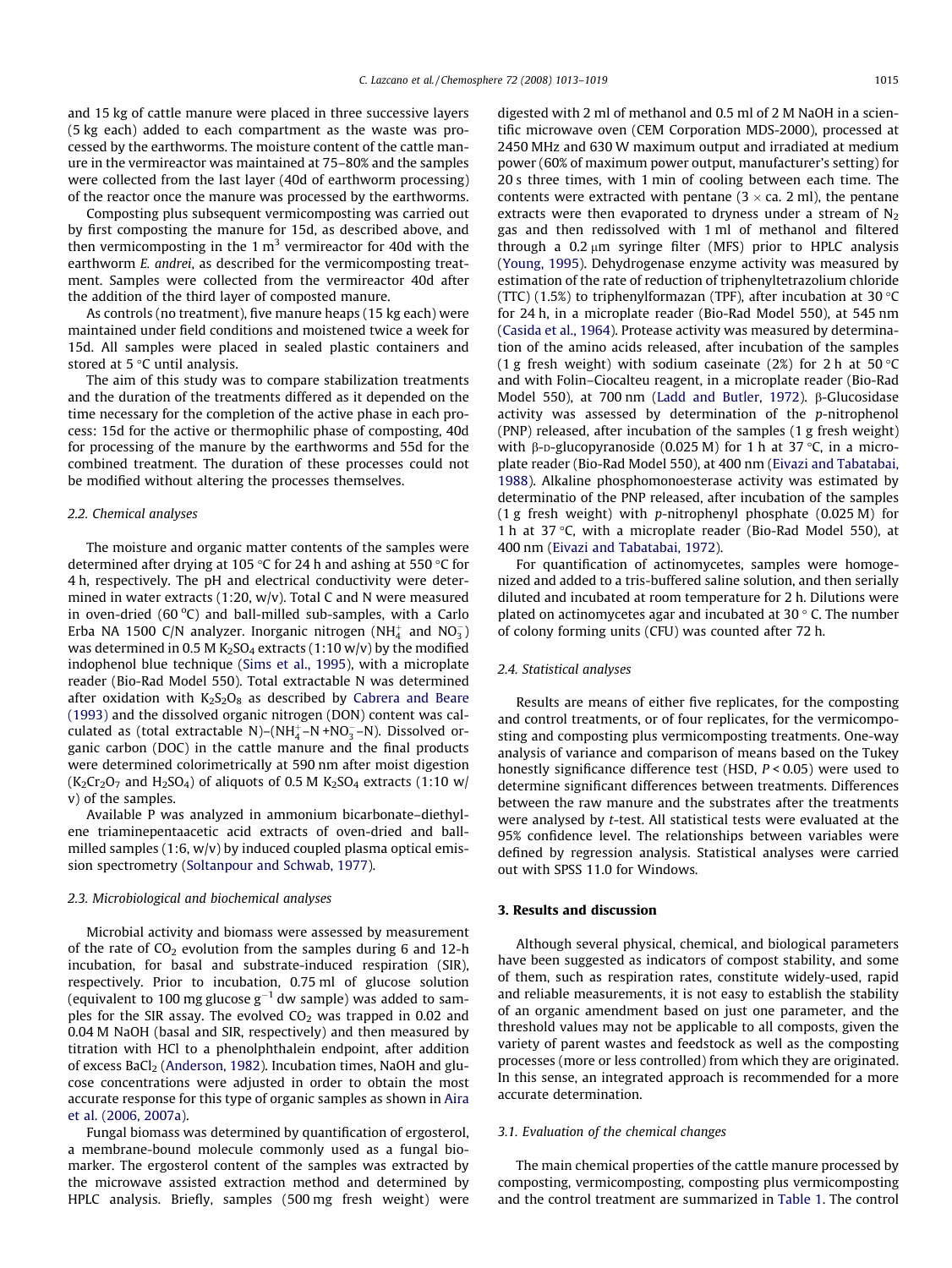<span id="page-3-0"></span>treatment and the active phase of the composting process did not significantly change the pH of the initial raw waste (t-test:  $P = 0.262$ ,  $P = 0.859$ , respectively), whereas vermicomposting and composting plus vermicomposting significantly decreased the pH ( $t$ -test:  $P = 0.009$ ,  $P = 0.017$ , respectively). Other authors have found similar results in vermicomposting experiments, and have suggested that the mineralization of N and P compounds, the release of  $CO<sub>2</sub>$  and organic acids from microbial metabolism, and the production of humic and fulvic acids, as possible causes of the decrease in pH during vermicomposting [\(Ndegwa and Thompson,](#page-6-0) [2001; Kaushik and Garg, 2004\)](#page-6-0).

The electrical conductivity (EC) reflects the salinity of an organic amendment. High salt concentration may cause phytotoxicity problems and therefore EC is a good indicator of the suitability and safety of a compost or vermicompost for agricultural purposes. EC was affected in different ways by the application of the different treatments. The value of this parameter increased after the active phase of composting, relative to the control, whereas it decreased after vermicomposting and the combined treatment of composting and vermicomposting ([Table 1](#page-1-0)). A sharp increase due to the release of soluble salts like ammonium and phosphate after the degradation of the most labile compounds in the thermophilic stage of composting has also been reported by several authors [\(Villar](#page-6-0) [et al., 1993\)](#page-6-0). During vermicomposting the minor production of soluble metabolites such as ammonium (NH $_4^{\scriptscriptstyle +}$ ), as well as precipitation of the dissolved salts may lead to lower EC values ([Mitchell,](#page-6-0) [1997\)](#page-6-0). The EC of the cattle manure after the different treatments did not exceed the threshold value of 3 dS  $m^{-1}$  that indicates a material that can be safely applied to soil ([Soumaré et al., 2002\)](#page-6-0).

The C to N ratio indicates the degree of decomposition of a waste, as carbon is lost as  $CO<sub>2</sub>$  during biooxidation, whereas N is lost at a lower rate, and therefore the more decomposed a waste, the lower the C to N ratio. In the present study, total C was significantly reduced after the vermicomposting and combined treatment, whereas it remained high after the active phase of composting. In contrast, total N content was higher after vermicomposting and the combined treatment than after the active phase of composting. Consequently, the C to N ratio was significantly lower in the treatments involving vermicomposting, which indicates that they underwent more intense decomposition ([Table 1](#page-1-0)).

The concentration of DON was still high after stabilization, with no differences between the treatments, indicating that in this respect, stabilization was not sufficient, as established by [Hue and](#page-6-0) [Liu \(1995\).](#page-6-0) The concentration of mineral N (NH $_4^+$  and especially  $NO_3^-$ ) was significantly higher following the three treatments than in the raw cattle manure, indicating an important degree of mineralization. The concentration of NH $_4^+$  only increased after the active phase of the composting process, with significantly higher values than in the other treatments [\(Table 1](#page-1-0)).

There were no significant differences in the DOC contents corresponding to the different treatments. The content of labile carbon was higher following the active phase of composting, vermicomposting and the control treatment, than in the initial manure. An organic amendment with a high DOC can cause serious damage to crops, since it will continue to degrade in the soil consuming oxygen, hampering root respiration and leading to the production of phytotoxical compounds such as  $SH<sub>2</sub>$  [\(Mathur et al, 1993\)](#page-6-0). Although DOC consistently decreases during a complete composting process, the initial degradation of solid polymeric material after the thermophilic stage in the composting substrate may lead to the formation of soluble organic matter, which would increase the DOC concentration. [Gómez-Brandón et al. \(2008\)](#page-6-0) observed that the DOC content decreased sharply within the first two weeks of composting, to values of less than 4000 mg  $\text{kg}^{-1}$  dw by the end of the process, which would guarantee safe plant growth. This pattern was not observed in the present study, in which the active phase of composting increased the DOC relative to that in the raw manure. The increase was minor following the vermicomposting and the combined treatments, but nevertheless shows an incomplete and active degradation that mobilises the insoluble carbon from the organic matter to the soluble phase. We expect that if the processing time was longer, the DOC would decrease as shown by, for example, [Gómez-Brandón et al. \(2008\)](#page-6-0) for composting, and [Aira et al. \(2007a\)](#page-6-0) for vermicomposting.

## 3.2. Evaluation of the microbiological and biochemical changes

From the stabilization treatments assayed, only vermicomposting and composting with subsequent vermicomposting reduced significantly the microbial biomass of the raw manure (t-test,  $P = 0.029$ ,  $P = 0.007$  respectively). These treatments were also significantly different from the control (Fig. 1a). On the contrary, the active phase of composting did not reduce the microbial biomass of the manure and was not significantly different from the control (Fig. 1a). Similar results were reported by [Tognetti et al.](#page-6-0) [\(2005\)](#page-6-0) for comparison between composting and vermicomposting. It is known from incubation experiments that the passage of microorganisms through the earthworm gut has a negative effect and leads to a short-term decrease in microbial biomass through feeding and digestion [\(Aira et al., 2006\)](#page-6-0).



Fig. 1. Microbial biomass (a) and microbial activity (b) in the raw cattle manure and the substrates produced by the different treatments: incubation under field conditions for 15d (control); active phase of composting (composting); vermicomposting, and composting until the end of the active phase plus subsequent vermicomposting (composting + vermicomposting). Values are means ± standard error (control and composting:  $n = 5$ ; vermicomposting and composting plus vermicomposting:  $n = 4$ ). Results of the Tukey HSD test for the different treatments are shown; the data corresponding to the raw manure were not included in the statistical comparisons. Different letters indicate significant differences at P < 0.05.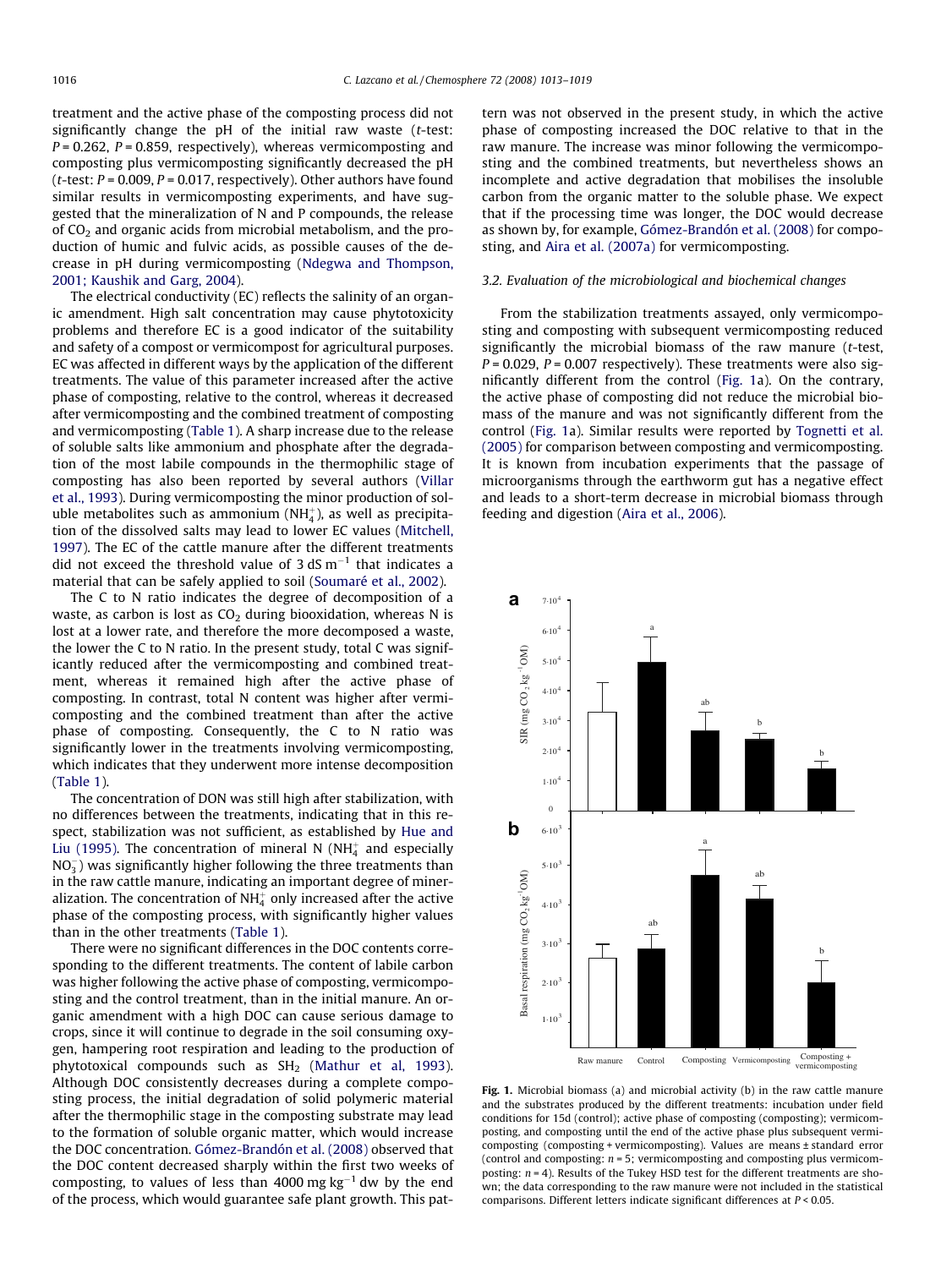The stabilization treatments resulted in substrates with similar (*t*-test, control and combined treatments,  $P = 0.614$ ,  $P = 0.322$ , respectively) or even higher microbial activity (t-test, active phase of composting, vermicomposting,  $P = 0.018$ ,  $P = 0.010$ , respectively) than in the raw manure [\(Fig. 1b](#page-3-0)); after the stabilization treatments none of the substrates differed significantly from the control, which indicates that decomposition was incomplete and total stabilization was not achieved. The high activity registered after the composting treatment may be due to the short duration of the process. [Gómez-Brandón et al. \(2008\)](#page-6-0) reported high metabolic rates within the first weeks in composting of cattle manure, which then tended to decrease during the maturation phase. Despite the above-mentioned reduction in microbial biomass by the earthworms, microbial activity was not affected, and it is possible that the passage through the earthworms' gut favoured the appearance of a reduced but more catabolically active microflora [\(Aira et al., 2007a\)](#page-6-0). Nevertheless, this pattern was not observed after the earthworms had digested the compost from the active phase, when a significant reduction in microbial activity was produced.

Fungal biomass was not affected by the active phase of composting in comparison with the control (Fig. 2) and the ergosterol content remained at approximately the same levels as in the raw manure (*t*-test,  $P = 0.652$ ). This was not true for vermicomposting and the combined treatment, as these had a marked effect on fungal growth, and the ergosterol content of the raw manure was increased by 28 and 41 times respectively following these treatments (*t*-test,  $P < 0.001$  and  $P = 0.001$  respectively); this indicates significantly higher fungal contents than both the control and the compost. Enhanced fungal growth in degrading organic matter has been attributed to the depletion of easily degradable organic compounds and the subsequent decrease in bacteria. Nevertheless, this was not the cause of the increase in fungal abundance in both vermicomposts since DOC and DON contents were still high in these substrates. The higher ergosterol content in both kind of vermicompost shows that earthworms enhanced fungal growth in the short-term, either indirectly through the modification of the substrate, or directly through their feeding activity. Enhanced fungal biomass after gut transit was also found by [Aira et al. \(2006\)](#page-6-0) after vermicomposting of pig slurry with Eisenia fetida, and [Pizl](#page-6-0) [and Nováková, 2004](#page-6-0), who found that the density of microfungi

20 b 15 Ergosterol (mg-g<sup>-1</sup>OM) Ergosterol (mg·g<sup>-1</sup>OM) b 10 5 a a  $\theta$ Raw manure Control Composting Vermicomposting Composting +

Fig. 2. Ergosterol content of the raw cattle manure and the substrates produced by the different treatments: incubation under field conditions for 15d (control); active phase of composting (composting); vermicomposting, and composting until the active phase plus subsequent vermicomposting (composting + vermicomposting). Values are means  $\pm$  standard error (control and composting:  $n = 5$ ; vermicomposting and composting plus vermicomposting:  $n = 4$ ). Results of the Tukey HSD test for the different treatments are shown; the data corresponding to the raw manure were not included in the statistical comparisons. Different letters indicate significant differences at P < 0.05.

was higher in the earthworm gut and vermicompost than in fresh substrate in vermicomposting facilities with the earthworm E. andrei.

The number of actinomycetes was also significantly affected by the treatment applied (Fig. 3); it was very high in the raw manure and the active phase of composting increased the abundance slightly. The most remarkable result was that both vermicomposting treatments showed abundances of these microorganisms 100 times lower than the active phase of composting. Actinomycetes compete rather ineffectively when nutrient levels are high, develop far more slowly than most bacteria and fungi, and are typical during the final stages of decomposition ([Alexander, 1980\)](#page-6-0). Thus their abundance in the fresh waste and in the control treatment is difficult to explain. Actinomycetes are tolerant to high temperatures, some of them being facultative thermophilic microorganisms, and thus they may be expected to survive the thermophilic stage of the composting treatment. [Nakasaki et al. \(1985\)](#page-6-0) studied the changes in the different microbial groups in composting of sewage sludge and reported that the increase in actinomycetes was typical of the final stage of the thermophilic phase. The significantly lower numbers of these microorganisms in both vermicompost treatments showed that the earthworms may have some effect. Earthworms have been found to cause changes in the microbial communities in several organic wastes during vermicomposting ([Lores et al., 2006](#page-6-0)), moreover, these microbial communities have been found to be more efficient metabolically [\(Aira](#page-6-0) [et al., 2007a](#page-6-0)). Development of actinomycetes was probably not favoured during vermicomposting of the cattle manure because their ineffective competition with the more active microbial communities promoted by the earthworms.

The changes in dehydrogenase, protease, glucosidase, and phosphatase (key enzymes involved in aerobic metabolism, as well as degradation of polypeptides, polysaccharides and phosphate esters, respectively) are summarized in [Fig. 4.](#page-5-0) Dehydrogenase activity was significantly lower after both vermicomposting treatments than after the active phase of composting [\(Fig. 4](#page-5-0)a). However, the activity was not significantly lower in any of the substrates than in the control probably due to the high DOC content which correlated positively with this parameter ( $R^2$  = 0.235; P = 0.019). This indicates that the substrates were not sufficiently stabilized. Dehydrogenase activity is used as a measure of overall microbial



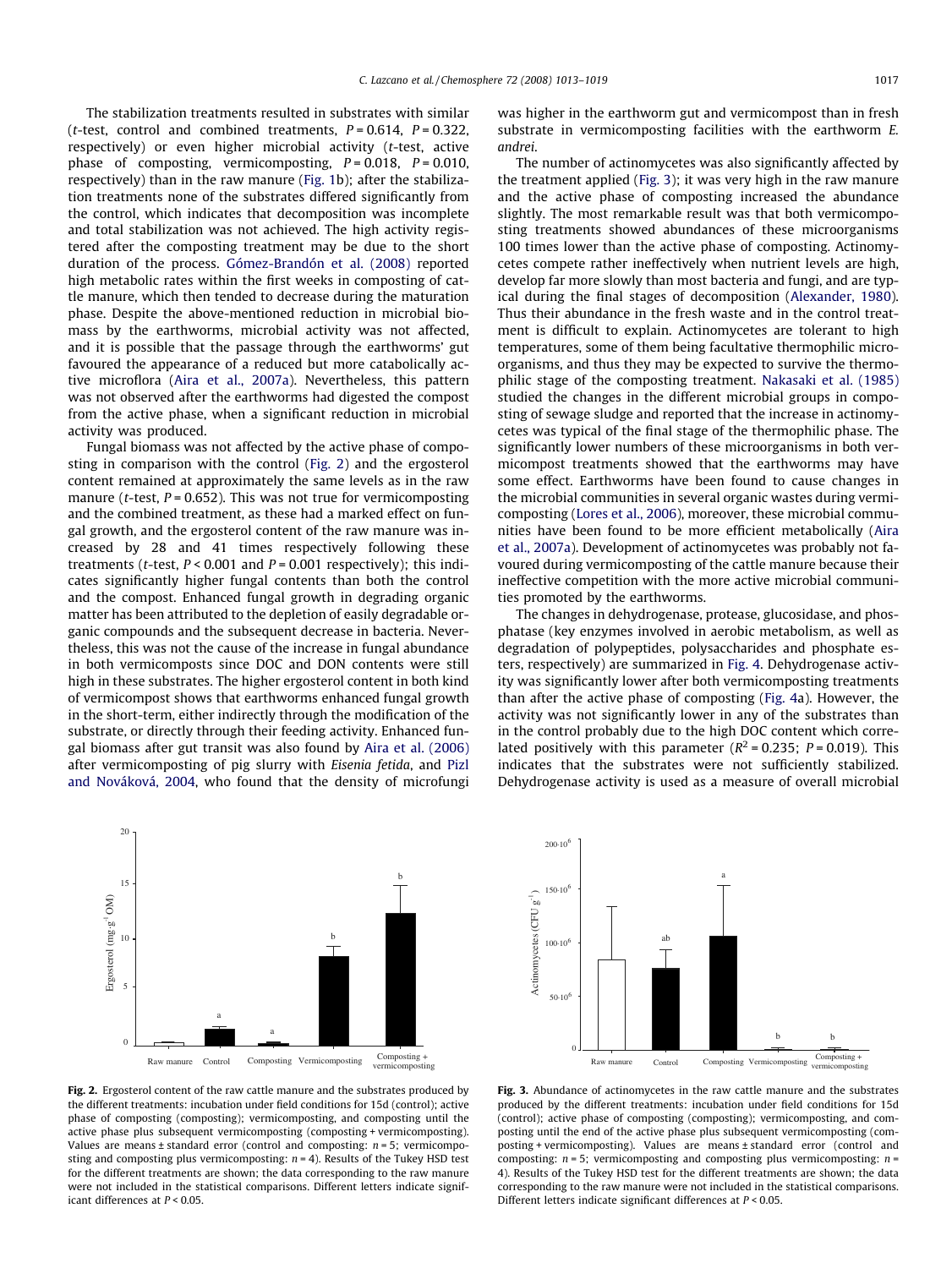<span id="page-5-0"></span>

Fig. 4. Dehydrogenase (a), protease (b),  $\beta$ -glucosidase (c), and phosphatase (d) activities in the raw cattle manure and the substrates produced by the different treatments: incubation under field conditions for 15d (control); active phase of composting (composting); vermicomposting, and composting until the end of the active phase plus subsequent vermicomposting (composting + vermicomposting). Values are means ± standard error (control and composting:  $n = 5$ ; vermicomposting and composting plus vermicomposting: n = 4). Results of the Tukey HSD test for the different treatments are shown; the data corresponding to the raw manure were not included in the statistical comparisons. Different letters indicate significant differences at P < 0.05.

activity; and the levels therefore indicated that both vermicomposting treatments produced more stabilized substrates than the active phase of composting, in accordance with the basal respiration levels obtained. Nevertheless, it should be noted that this analysis only accounts for a limited percentage of respiration since oxygen is a better electron acceptor than the TTC used in our assay [\(Nann](#page-6-0)[ipieri et al., 1990](#page-6-0)). The active phase of the composting process exhibited the highest degree of protease activity, and differed significantly from the control; this high activity explains the high N–  $\mathrm{NH}_4^+$  concentration found after both treatments. On the contrary, treatments with earthworms resulted in significantly lower protease activity than in the control (three times lower following vermicomposting, and 4.4 times lower following the combined treatment: Fig. 4c). Significant reductions in the activity of this enzyme were also observed by [Aira et al. \(2007b\)](#page-6-0) in vermicomposting experiments with pig slurry. Protease activity is highly dependent on substrate availability ([Aira et al., 2007b](#page-6-0)), and therefore it is a very good indicator of the level of decomposition of a substrate. According to this criterion, the vermicomposted materials were significantly more stabilized than the compost.  $\beta$ -Glucosidase activity of the manure was significantly affected by the treatments applied. The active phase of composting resulted in the lowest values, which were not significantly different from the control values, whilst both vermicomposting treatments resulted in significantly higher activity, the highest corresponding to the vermicomposting treatment (21 times higher than the control).  $\beta$ -Glucosidase catalyzes the breakdown of glucosides to glucose, one of the last steps in the degradation of cellulose, and it is assumed that in soils this enzyme is mainly produced by fungi [\(Hayano and Tubaki, 1985](#page-6-0)). In the present study, a significant correlation between the ergosterol content of the substrates and their ß-glucosidase activity  $(R^2 = 0.406, P = 0.004)$  was observed, which is consistent with the results of previous studies ([Aira et al 2006](#page-6-0)). The higher activity detected after both vermicomposting treatments therefore corresponded to the higher fungal abundance than observed after composting. None of the assayed treatments showed significant differences in alkaline phosphatase activity in comparison with the control; nevertheless, the substrate produced after the active phase of composting showed significantly lower activity than both kinds of vermicompost (22 and 13 times lower) (Fig. 4d). Phosphatase catalyzes hydrolysis of the phosphoric esters to inorganic P, which inhibits the activity of the enzyme when present at high quantities in the substrate. In the present study we found a significant negative correlation between phosphatase activity and available P ( $R^2$  = 0.532; P < 0.0001). This explains the low activity after the active phase of composting, as a higher concentration of soluble P than in the rest of substrates was detected ([Table 1](#page-1-0)). The high activity following vermicomposting and the combined treatment shows that there were still sufficient amounts of phosphate esters available and that the release of P was not sufficient to produce enzyme inhibition. [Benítez et al. \(2005\)](#page-6-0) observed that phosphatase activity increased gradually throughout the vermicomposting process, first reaching stability and then decreasing slightly. The recovery of the phosphatase activity after vermicomposting the compost from the active phase was remarkable and was probably due to a more gradual decomposition by the earthworms.